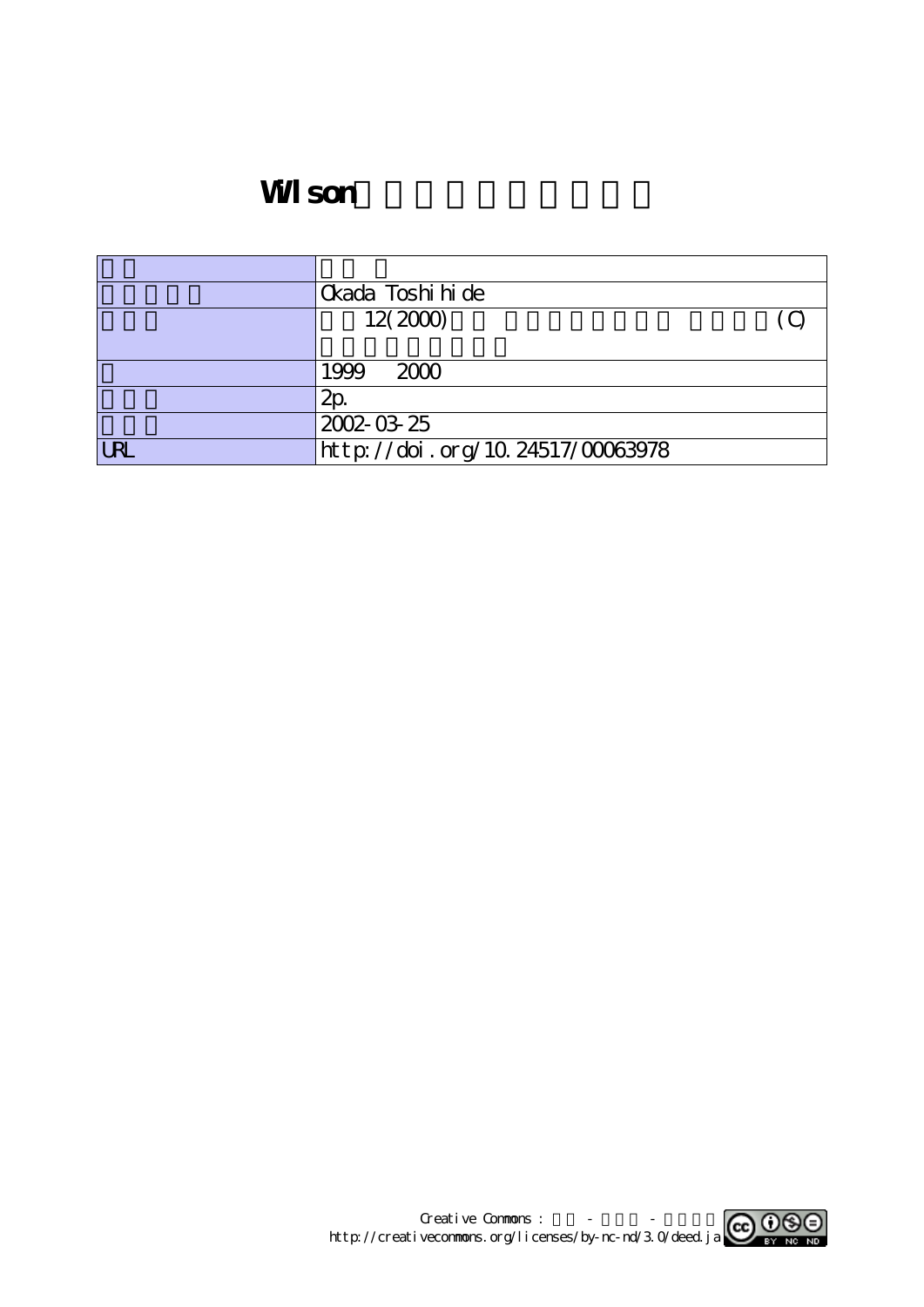## 2000 Fiscal Year Final Research Report Summary

### Gene analysis of Wilson's disease

Research Project

| <b>Project/Area Number</b>                                                                                                          |
|-------------------------------------------------------------------------------------------------------------------------------------|
| 11670487                                                                                                                            |
| <b>Research Category</b>                                                                                                            |
| Grant-in-Aid for Scientific Research (C)                                                                                            |
| <b>Allocation Type</b>                                                                                                              |
| Single-year Grants                                                                                                                  |
| Section                                                                                                                             |
| 一般                                                                                                                                  |
| <b>Research Field</b>                                                                                                               |
| Gastroenterology                                                                                                                    |
| <b>Research Institution</b>                                                                                                         |
| Kanazawa University                                                                                                                 |
| <b>Principal Investigator</b>                                                                                                       |
| <b>OKADA Toshihide</b><br>Kanazawa University Hospital, second department of internal medicine, instructor, 医学部・附属病院, 助手 (20251944) |
| <b>Project Period (FY)</b>                                                                                                          |
| $1999 - 2000$                                                                                                                       |
| <b>Keywords</b>                                                                                                                     |
| Wilson's disease / gene analysis / genotype phenotype correlation / Fulminant hepatic failure / ATP7B / mutation                    |

#### **Research Abstract**

Background : Fulminant hepatic failure is rare but fatal manifestation of Wilson's disease (WD). Although many mutations of the gene WD (ATP7B) have been reported, genotype-phenotype correlation in WD was not completely investigated and specific mutations related to fulminant hepatic failure have not been found. Aims : In this study, we, detected mutations of ATP7B among Japanese patients with WD including patients with fulminant hepatic failure and sought the correlation between mutations and phenotypes. We also sought to determine if genotypic assignment according to the types of protein-product could be related to the prevalence of fulminant hepatic failureamong the patients with WD.Subjects : NDA was isolated from peripheral blood collected from 45 unrelated Japanese families including 51 patients with WD.Methods : 1) Each exon of ATP7B was amplified by PCR, and the products were screened by SSCP.When abnormal bans were detected by SSCP, patient DNA was directly sequenced to identi …• More

#### Research Products (7 results)